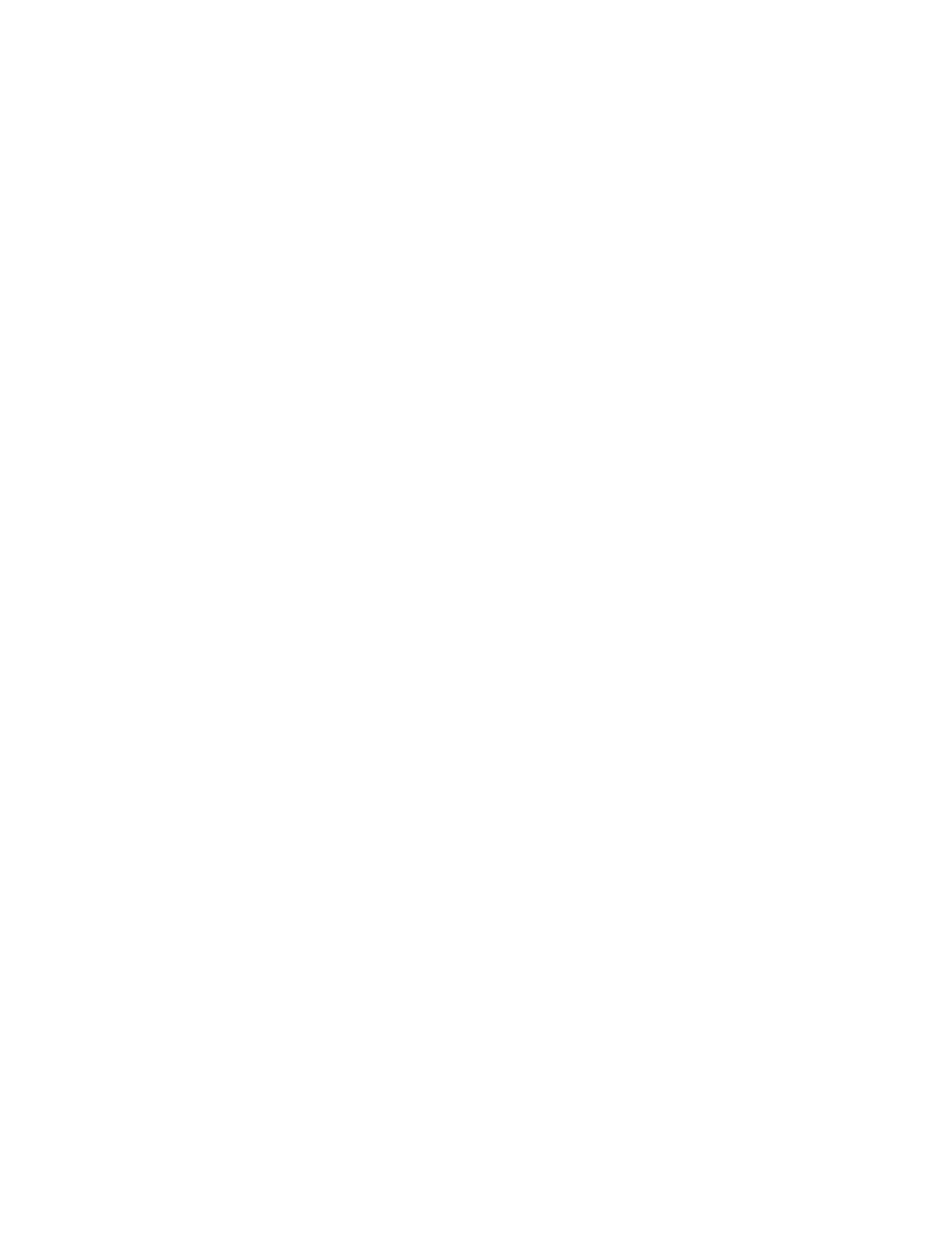explore how upper tolerances may evolve, and how it may vary across latitudes to predict which taxa and communities will be impacted more severely in the near future (Deutsch et al., 2008; Huey et al., 2009; Somero, 2010).

An emerging hypothesis from studies of impacts of warming on organisms proposes that ectothermic animals from low latitudes, tropical and subtropical areas, face considerably higher risk from environmental warming than do their temperate counterparts (Stillman & Somero, 2000; Compton et al., 2007; Deutsch et al., 2008; Tewksbury et al., 2008; Huey et al., 2009; Dillon et al., 2010). This hypothesis is largely based on two assumptions: (1) Low-latitude tropical ectotherms are exposed to warmer environmental temperatures (Clarke & Gaston, 2006) relative to their optimal temperatures than are temperate and high latitude ectotherms (Deutsch et al., 2008; Tewksbury et al., 2008) and, (2) Physiological upper thermal limits do not correlate with latitude or they increase at a slower rate than environmental temperatures. Thus, low-latitude ectotherms would experience environmental temperatures closer to their upper thermal thresholds (Addo-Bediako et al., 2000; Somero, 2002; Compton et al., 2007; Deutsch et al., 2008; Huey et al., 2009; Sunday et al., 2011). One way to test this hypothesis, and to assess the direct impact of global warming across latitudes and among communities, involves estimating geographical patterns of warming tolerance (WT), which is the difference between species' upper critical thermal limit  $(CT_{max})$  and its current maximum environmental temperature  $(T_{\text{max}})$  (Lutterschmidt) & Hutchison, 1997; Somero, 2005; Deutsch et al., 2008). If WT is large, individuals of a given species can potentially tolerate considerable warming before temperatures become deleterious and ultimately lethal.

Current information appears to support the second assumption because  $CT_{max}$  is typically rather invariant with latitude (Brattstrom, 1968; Addo-Bediako et al., 2000; Ghalambor et al., 2006; Huey et al., 2009) or, when it does correlate with environmental temperature,  $CT_{\text{max}}$  increases at a slower rate than maximum habitat temperature (Stillman & Somero, 2000; Compton et al., 2007). However, the assumption that the low latitude tropical areas are physiologically warmer than the temperate zones may be an oversimplification because spatial and temporal patterns of operative body temperatures can be complex and can differ from mean environmental temperature. For instance, temperatures during the active season can be much warmer in some temperate areas than in the tropics (Helmuth et al., 2010). In addition, tropical environments may actually be cooler than some temperate regions. In fact, high Andean tropical frogs may be exposed to colder temperatures (Navas, 1997) and most tropical forest lizards

have lower field body temperatures than do temperate zone, open-habitat species (Huey et al., 2009). Therefore, a precise estimation of actual operative temperature is crucial to any inference on the biological impact of global warming (Kearney et al., 2009a; Sinervo et al., 2010).

Amphibians are considered the most globally threatened group of vertebrates (Wake & Vredenburg, 2008) with around 41% of its species classified as threatened (Hoffmann et al., 2010). In addition to the direct pressure of anthropogenic activities (e.g. habitat degradation, pollution) on amphibian environments and populations, other indirect factors associated or reinforced by global warming have been suggested, such as emerging infectious diseases, changes in the moisture content of terrestrial environments (Pounds et al., 2006) or shortening of pond hydroperiods (McMenamin et al., 2008). However, the direct effect of increasing maximum temperatures has generally been neglected as a direct causal factor of amphibian decline (Collins & Crump, 2009) possibly because, so far, no evidence of lethal episodes of acute warming on any amphibian population have been reported (Carey & Alexander, 2003). However, some amphibian communities (e.g. tropical montane salamanders with narrow distributions) are thought to be prone to extinction (Wake & Vredenburg, 2008) due to, among other factors, warming-induced physiological depression (Bernardo & Spotila, 2006).

In this report, we hypothesize that tropical and subtropical amphibian communities, which represent 80– 90% of extant amphibian fauna (Wells, 2007), may be especially sensitive to increased environmental temperatures. Although tropical amphibians are relatively tolerant of high temperatures (Brattstrom, 1968; Snyder & Weathers, 1975; but see Feder & Lynch, 1982), they most likely already face relatively warm environmental temperatures, such that their warming tolerances might be relatively small. However, no systematic information of environmental temperatures to which amphibians are exposed is currently available and hence this hypothesis requires specific testing. We examine whether this prediction holds for the aquatic larval stage because upper thermal tolerances are not influenced by dehydration, as it presumably would affect  $CT_{\text{max}}$  estimates in the terrestrial adult stage (Rezende et al., 2011). In addition, the relative small size of tadpoles, together with the high heat capacity and thermal diffusivity of water, makes them isothermal with the environment (Lutterschmidt & Hutchison, 1997). Finally, although tadpoles are able to thermoregulate (Hutchison & Dupré, 1992), they will unavoidably experience thermal stress, particularly in sunlit ponds. Any reduction in larval survival by chronic or acute thermal impacts, especially when pond temperature exceeds  $CT_{\text{max}}$ , could reduce juvenile recruitment rate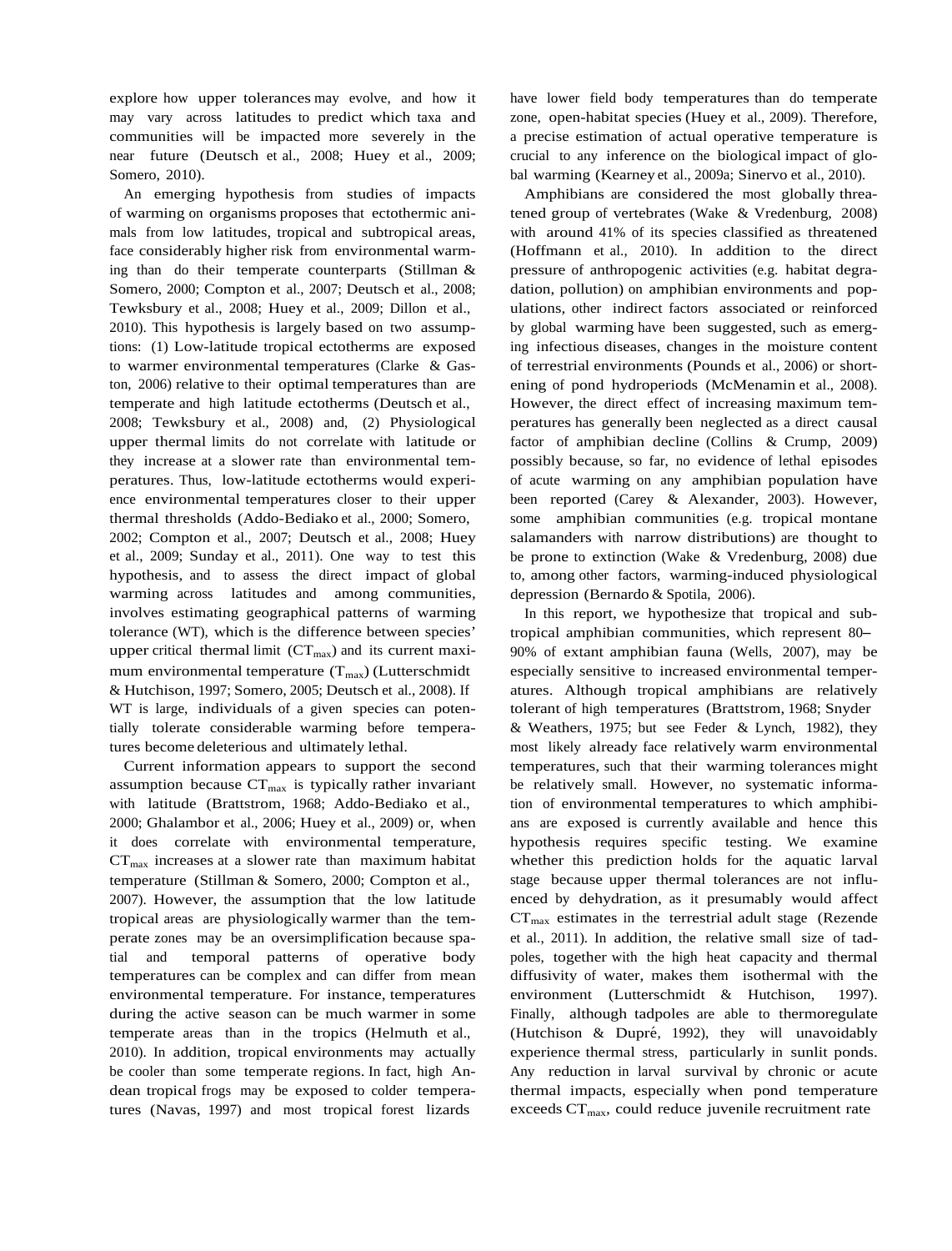affecting amphibian population sizes (Berven, 1990; Semlitsch et al., 1996; Hayes et al., 2010).

This study examines both  $CT_{max}$  and WT in 47 larval amphibian species from three different thermal communities: a subtropical open-forest warm community, a subtropical cooler forest community, and a temperate cool community, to test two hypotheses. First,  $CT_{\text{max}}$  in amphibian tadpoles are evolutionarily correlated with pond  $T_{\text{max}}$ . If so, subtropical species, which live in relatively warm temperatures, will have higher tolerances than temperate species have. Second, subtropical tadpole species will have  $CT_{\text{max}}$  closer to current pond  $T<sub>max</sub>$  and, as a consequence, their WT will be smaller, putting them at higher risk of local extinctions than are temperate species.

#### Materials and methods

#### Amphibian tadpole surveys

We studied three thermally distinct amphibian communities: (1) the Gran Chaco region community (henceforth referred to as subtropical warm), northern Argentina (latitudinal range: 23°45′S–27°29′S). Tadpole environments are temporary and ephemeral ponds, filled during summer rainy season. We sampled 16 species and seven ponds during November 2008– February 2009. Maximum pond water temperatures ranged between 34.2 and 41.4 °C (Tables S1 and S2 in the electronic Supporting Information), (2) The Atlantic Forest community (subtropical cool), located in the Misiones province, NE Argentina (latitudinal range: 27°29′S–27°03′S). Rainfall in this community is nearly aseasonal and although most of the species are summer breeders, three breed during fall to spring rains (Rhinella azarai, Melanophryniscus devincenzii and M. krauczuki). We examined 11 species from nine different ponds and streams during August 2009 to February 2010. Maximum water temperatures range between 21.3 and 30.4 °C (Tables S1 and S2) and, (3) The European community (temperate) (latitudinal range 36°56′N–60°31′N). We examined 20 species from either the Iberian Peninsula (17 species) or Sweden (three species) sampling 18 different ponds and streams, both temporary and permanent, during February–June 2009 (Tables S1 and S2). Iberian and Swedish species were pooled in a single community as there were no significant differences in the examined variables (both  $CT_{max}$  and  $T_{max}$  showed P > 0.05). The breeding season encompasses early breeders, at southern locations, to early summer species from either the Iberian mountains or Sweden. Maximum water temperature ranged between 18.8 and 35.5 °C.

## Upper thermal tolerance estimates  $(CT_{max})$

 $CT<sub>max</sub>$  estimates may vary as a function of diverse methodological and biological sources that may bias any comparative study (see Navas et al., 2008). For instance, different methodological procedures, such as the selection of end-point (Lut-

terschmidt & Hutchison, 1997), ramping rates (Terblanche et al., 2007; Rezende et al., 2011), variations in previous thermal acclimation (Brattstrom, 1968), ontogenetic stage (Sherman, 1980), time of day and photoperiod, (Mahoney and Hutchison 1969) may promote shifts in amphibian upper thermal tolerances. To that end, we standardized  $CT_{max}$  estimates for all the analysed species and communities as described below.

Field-sampled larvae were transported to each of the different laboratories at particular study sites (Argentina, CE-COAL-CONICET, Corrientes 2009, FCEQyN-UNaM, Posadas, 2010; Spain, EBD-CSIC, Sevilla 2009; Sweden, EBC, Uppsala University, 2009). During all experiments larvae were maintained at a similar and constant room temperature of 20 °C, with a natural photoperiod ca. 12 : 12 L : D. Larvae were tested between 25 and 38 Gosner stages (Gosner, 1960). Tadpoles over 38 Gosner stage were excluded because such tadpoles (i.e. near metamorphic climax) have reduced thermal tolerances (Sherman, 1980; Floyd, 1983). Between 7 and 45 larvae of each species (see Table S1) were haphazardly selected, kept individually in plastic containers with 0.5 L water, and acclimatized for at least 4 days with food ad libitum. This acclimation period was chosen as previous research in adult amphibians revealed that between 2 and 3 days was the time required to stabilize  $CT_{\text{max}}$  after a large change in acclimation temperature such as field and laboratory environments (Hutchison, 1961; Brattstrom, 1968). Upper critical thermal tolerances  $(CT<sub>max</sub>)$  were obtained using Hutchison's dynamic method, in which each animal was exposed to a constant heating rate of  $1 \degree C \text{ min}^{-1}$  until it reached the onset of muscular spasms, which signalled the endpoint of the experiment (Lutterschmidt & Hutchison, 1997). The apparatus consisted of a magnetic stirrer hotplate fit to a water bath with a 250 mL test container filled with 200 mL of dechlorinated water at the acclimation temperature of 20 °C. After  $CT_{\text{max}}$ was determined, we transferred tadpoles to cold water to allow recovery, after which they were weighed and their Gosner stage registered. Each individual was tested only once. Finally, our interspecific approach, where we sampled only one population per species, ignores the eventual intraspecific variability in upper thermal tolerances (e.g. Hoppe, 1978; Wu & Kam, 2005) and assumes that  $CT_{max}$  values are species specific. However, our approach provides reliable estimates of CT<sub>max</sub> and consequent warming tolerances of each particular species. Furthermore, because of the range of species and the diversity of thermal environments sampled across the three communities included in the analyses, it is highly likely that any intra-specific differences in  $CT_{\text{max}}$  would be overwhelmed by among species variation, and therefore that intra-specific variation is unlikely to bias our results (Ives et al., 2007).

# Environmental pond temperatures  $(T_{max})$

To determine the thermal profile and the absolute maximum pond temperature  $(T_{max})$  for each species, we deployed a temperature data logger (HOBO Pendant) at the deepest bottom of each species collection pond,  $(N = 34$  different ponds,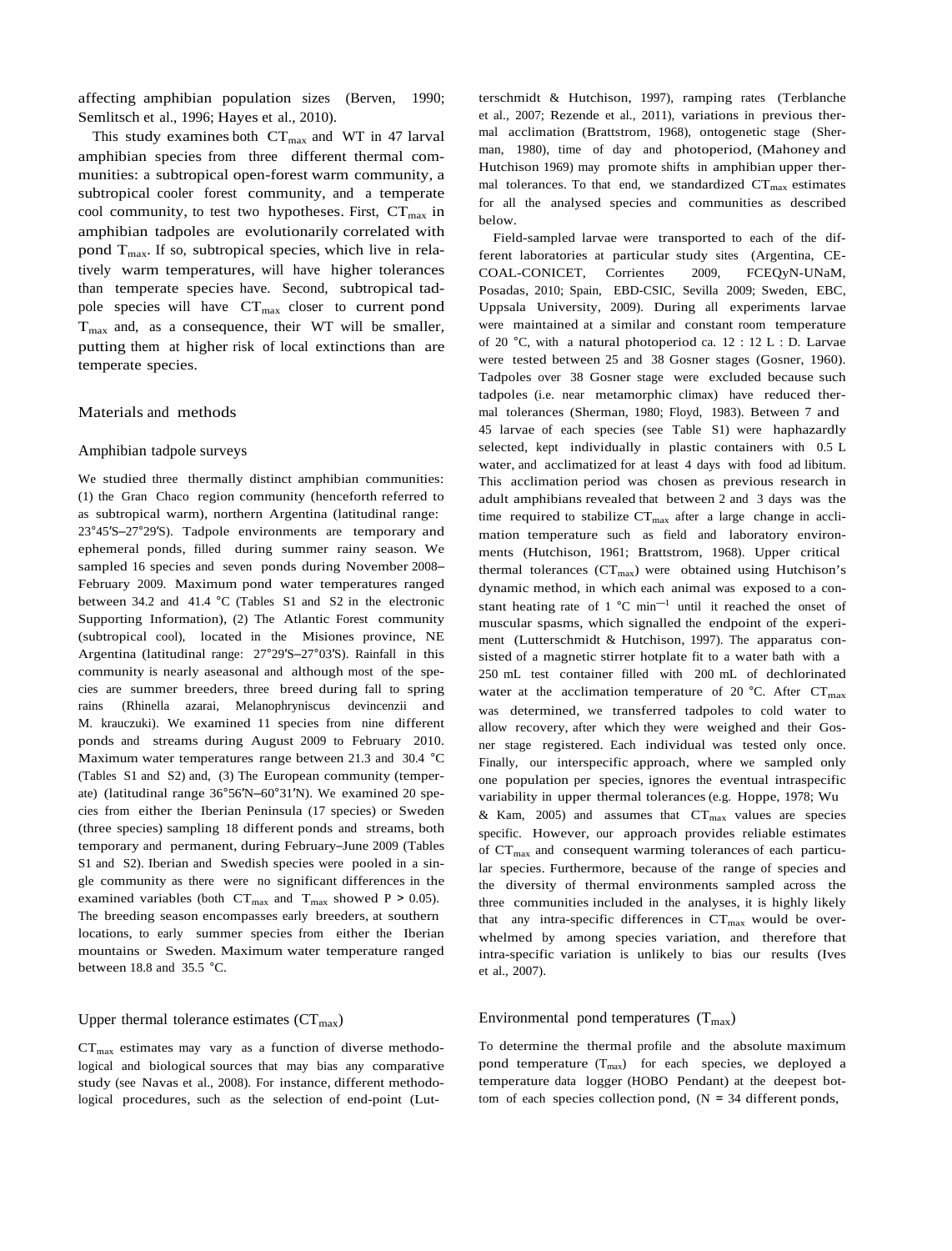see Table S2). The deepest part of the pond is its coolest region, never reaching the  $T_{\text{max}}$  found in shallow areas (Newman, 1989; H. Duarte, M. Tejedo, M. Katzenberger, F. Marangoni, unpublished results). Therefore, the bottom of the pond is a microhabitat that tadpoles could eventually select under high peak temperatures. Temperature was recorded every 15–30 min. Temperatures were registered only when ponds held water during the reproductive season and coinciding with the larval presence of each species. Note that our estimate of pond T<sub>max</sub>, taken at its coolest zone, results in warming tolerances estimates that can be considered conservative.

#### Statistical analyses

Phylogeny. We reconstructed a phylogenetic hypothesis for the 47 amphibian species based on published phylogenies (Frost et al., 2006). Branch lengths for the phylogeny were estimated based on three nuclear, protein-coding genes Rhodopsin, RAG-1, and Tyrosinase, and two mitochondrial genes cyt b and ND1 downloaded from GenBank (see Table S3 and Figure S1 in the electronic Supporting Information). Branch lengths were computed under a GTR + I + Γ model of substitution under maximum likelihood using PAUP\* (Swofford, 2003). For 12 species, no sequence was available in GenBank and hence we used sequence information from a known sister-taxon to estimate branch lengths. As rate of molecular evolution can be influenced by many factors (Bromham, 2009), we also repeated the analyses using our phylogenetic topology setting all branch lengths equal to one.

Phylogenetic comparative analyses. Data collected across multiple species violate the basic assumption of statistical independence of observations (Felsenstein, 1985; Harvey & Pagel, 1991; Garland et al., 1992); therefore, all statistical analyses were undertaken incorporating phylogenetic information. To evaluate the correlation between  $CT_{max}$  and  $T_{max}$ , we used

phylogenetic generalized least squares (PGLS) analyses under a Brownian motion model of evolution, in the package CAIC (Orme et al., 2009) in R (R Development core team, 2009). The PGLS model incorporates a parameter (k), which adjusts the variance-covariance matrix so that the model fits the assumptions of the Brownian model of phenotypic evolution. A high value of lambda (i.e.  $k = 1$ ) indicates that the covariance between the traits follows that predicted under a Brownian model of trait evolution where variance in traits accumulates with time since divergence from a common ancestor, whereas values of  $k < 1$  indicate that the actual covariance between the traits is lower than would be expected under a Brownian model (Freckleton et al., 2002). Analyses included branch lengths estimated from molecular sequences on the composite topology (see above). We repeated these analyses using a topology with equal branch lengths and found similar results. For brevity, we present only results of the first case.

To analyse the influence of climatic region (subtropical vs. temperate) and community on  $CT_{\text{max}}$ , its coefficient of variation,  $T_{\text{max}}$  and WT, we used phylogenetic ANOVA models in geiger (Harmon et al., 2009) in R (R Development core team, 2009). Previous analyses revealed that tadpole mass did not explain significant  $CT_{max}$  variation, thus it was not included in the models.

## Results

Maximum pond water temperatures  $(T_{max})$  were much higher on average for subtropical warm species than temperate or subtropical cool species, about +10 and +12 °C, respectively (phylogenetic ANOVAs, Table 1).  $CT_{\text{max}}$  means were higher in subtropical than in temperate zone communities, and a larger coefficient of variation was found for the subtropical warm species in relation to temperate species (Fig. 1, Table 1). Within the subtropics,  $CT_{max}$  values were higher for species

Table 1 Mean  $\pm$  SE for critical thermal maximum (CT<sub>max</sub>), coefficient of variation for CT<sub>max</sub> [CV (CT<sub>max</sub>)], maximum pond temperature ( $T_{\text{max}}$ ), and warming tolerance (WT, WT =  $CT_{\text{max}}-T_{\text{max}}$ ) and phylogenetic ANOVAs comparing different tadpole communities. Significant values ( $P < 0.05$ ) are shown in bold. Significance levels were not corrected for multiple comparisons because contrasts were based on a priori hypotheses

|                                          | N  | $CT_{\text{max}}$ (°C)            | $CV (CT_{max})$                  | $T_{\text{max}}$ (°C)           | WT (°C)                          |
|------------------------------------------|----|-----------------------------------|----------------------------------|---------------------------------|----------------------------------|
| Temperate                                | 20 | $38.1 \pm 0.29$                   | $1.16 \pm 0.10$                  | $28.7 \pm 1.2$                  | $9.4 \pm 1.1$                    |
| Subtropical                              | 27 | $41.4 \pm 0.34$                   | $1.61 \pm 0.09$                  | $34.0 \pm 1.3$                  | $7.5 \pm 1.0$                    |
| $(warm + cool)$                          |    |                                   |                                  |                                 |                                  |
| Subtropical warm                         | 16 | $42.5 \pm 0.23$                   | $1.60 \pm 0.11$                  | $38.9 \pm 0.4$                  | $3.5 \pm 0.4$                    |
| Subtropical cool                         | 11 | $39.9 \pm 0.48$                   | $1.63 \pm 0.14$                  | $26.7 \pm 1.0$                  | $13.2 \pm 1.0$                   |
| Subtropical vs.<br>temperate             |    | $F_{1.45} = 51.18$ , $P = 0.005$  | $F_{1.45}$ = 11.47, P = 0.242    | $F_{1.45} = 8.75$ , $P = 0.312$ | $F_{1.45} = 1.68$ , P = 0.656    |
| Subtropical warm<br>vs. subtropical cool |    | $F_{1.25}$ = 28.84, P = 0.001     | $F_{1,25} = 0.03$ , $P = 0.887$  | $F_{1.25}$ = 155.88, P = 0.001  | $F_{1,25} = 109.1$ , $P = 0.001$ |
| Subtropical warm<br>vs. temperate        |    | $F_{1,34} = 130.91$ , $P = 0.001$ | $F_{1,34} = 10.64$ , $P = 0.021$ | $F_{1,34} = 55.38, P = 0.001$   | $F_{1,34} = 21.34, P = 0.04$     |
| Subtropical cool<br>vs. temperate        |    | $F_{1,29} = 11.98$ , $P = 0.133$  | $F_{1,29} = 5.11$ , $P = 0.178$  | $F_{1,29} = 1.18$ , $P = 0.636$ | $F_{1,29} = 5.11$ , $P = 0.323$  |
|                                          |    |                                   |                                  |                                 |                                  |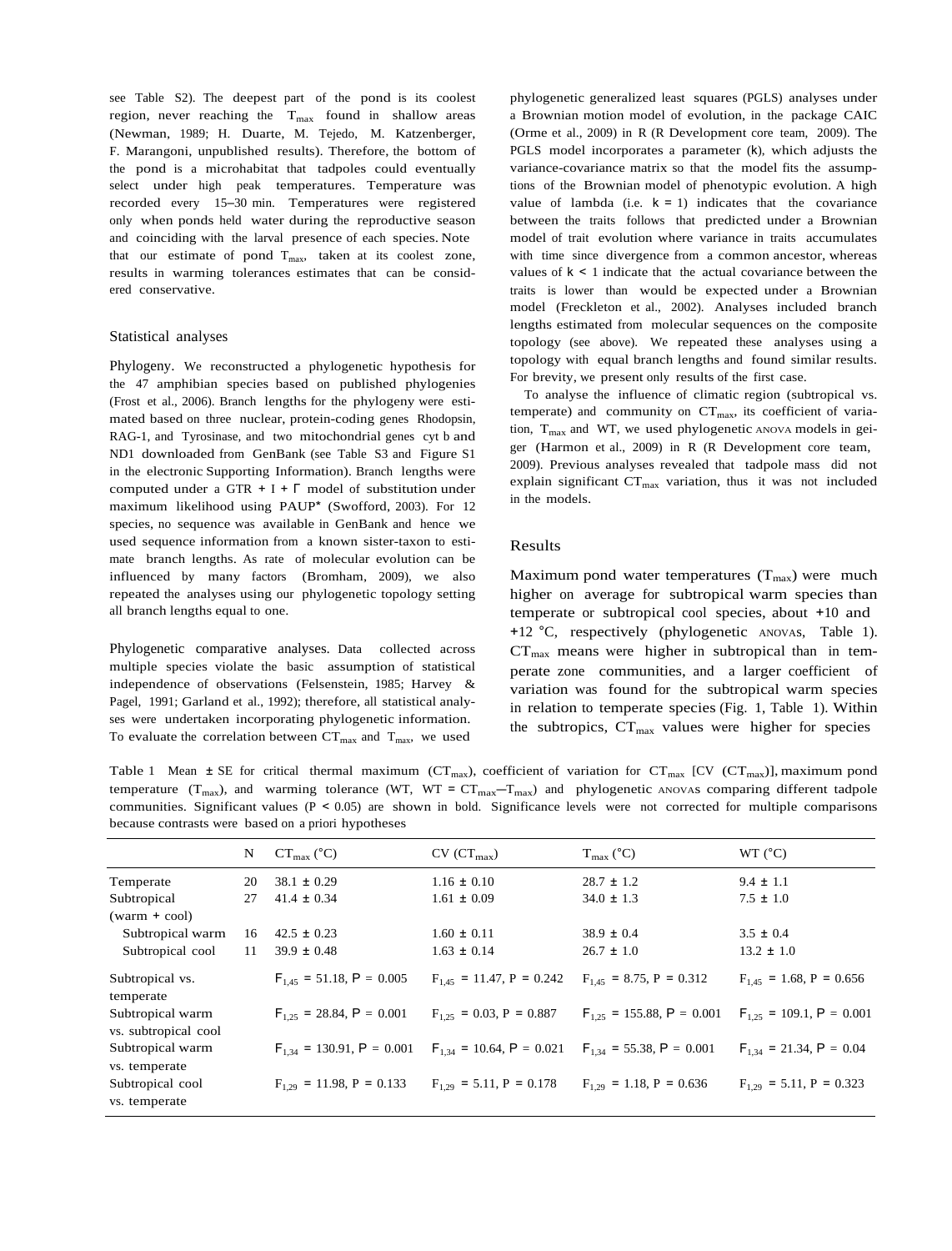

Fig. 1 Upper critical thermal limits  $(CT_{max})$  for three different amphibian tadpole communities: subtropical warm and cool communities from the Gran Chaco and Atlantic Forest, respectively, in northern Argentina, and temperate community from Europe. The average CTmax for each species is represented by the middle line of boxplots, box height indicates upper and lower confidence intervals CI 95%. Dashed and dotted lines indicate the average CT<sub>max</sub> and 95% CI, respectively, for the overall community. Species codes, ordered phylogenetically within community, see Table S1.

living in hot ponds from the Gran Chaco than for those in the cooler Atlantic Forest (Fig. 1, Table 1). Thus, upper thermal tolerances appear to have evolved in relation to microhabitat maximum temperatures. In fact,  $CT_{\text{max}}$  and  $T_{\text{max}}$  are positively correlated (even when controlling for phylogenetic effects), but the slope is much less than 1.0 (Phylogenetic generalized least squares (PGLS),  $b \pm SE$ : 0.18  $\pm$  0.03, t = 5.893,  $P = 4.50388e^{-7}$  all communities,  $0.19 \pm 0.03$  for both subtropical communities pooled,  $0.07 \pm 0.05$  for temperate species, Fig. 2). The model explained a high proportion of the variance in  $CT_{\text{max}}$  ( $R^2 = 0.44$ ), and the high value of lambda ( $k = 0.89$ ) suggests that there is an influence of the phylogeny on the covariance between the two traits.

Two major inferences can be derived from these results. First, although Gran Chaco tadpole species live in relatively warm ponds and have the highest upper thermal limits, they nonetheless have the lowest warming tolerances (Fig. 3, Table 1). Their low warming tolerance could be a consequence of a physiological constraint on thermal adaptation. PGLS regression of  $CT_{\text{max}}$  on  $T_{\text{max}}$  for both subtropical communities shows that a change in  $T_{\text{max}}$  of 1 °C yields only a 0.2 °C correlated response in  $CT_{\text{max}}$ , indicating slower evolution of  $CT_{\text{max}}$  in response to changes in temperature (Fig. 2). Second, some temperate species also show low warming tolerances even though they live in ponds that are relatively cool (Fig. 3, Table 1). Comparison of the PGLS regression slopes of  $CT_{max}$  and  $T_{max}$  between temperate and subtropical species shows marginally significant heterogeneity of slopes  $(t_{44} = -1.97,$  $P = 0.055$ , Fig. 2). An increase in pond maximum temperature determines proportionally lower increases in  $CT<sub>max</sub>$  in temperate species than in subtropical species and, as a consequence, the WT is lower for the former.

### Discussion

## Evolution of upper thermal limits  $(CT_{max})$  in amphibian larvae

Our results suggest that the variation in upper thermal tolerances for 47 amphibian species from temperate and subtropical habitats reflects adaptation to the prevalent maximum temperatures that larvae have to face in their ponds. Similar correlated evolution between tolerance limits and maximum microhabitat temperatures has previously been suggested for other ectotherms such as tidal porcelain crabs (Stillman & Somero, 2000), bivalves (Compton et al., 2007) and Phrynosomatidae lizards (Sinervo et al., 2010). However, these findings contrast with those found for other ectotherms, for whom either  $CT_{max}$  (Addo-Bediako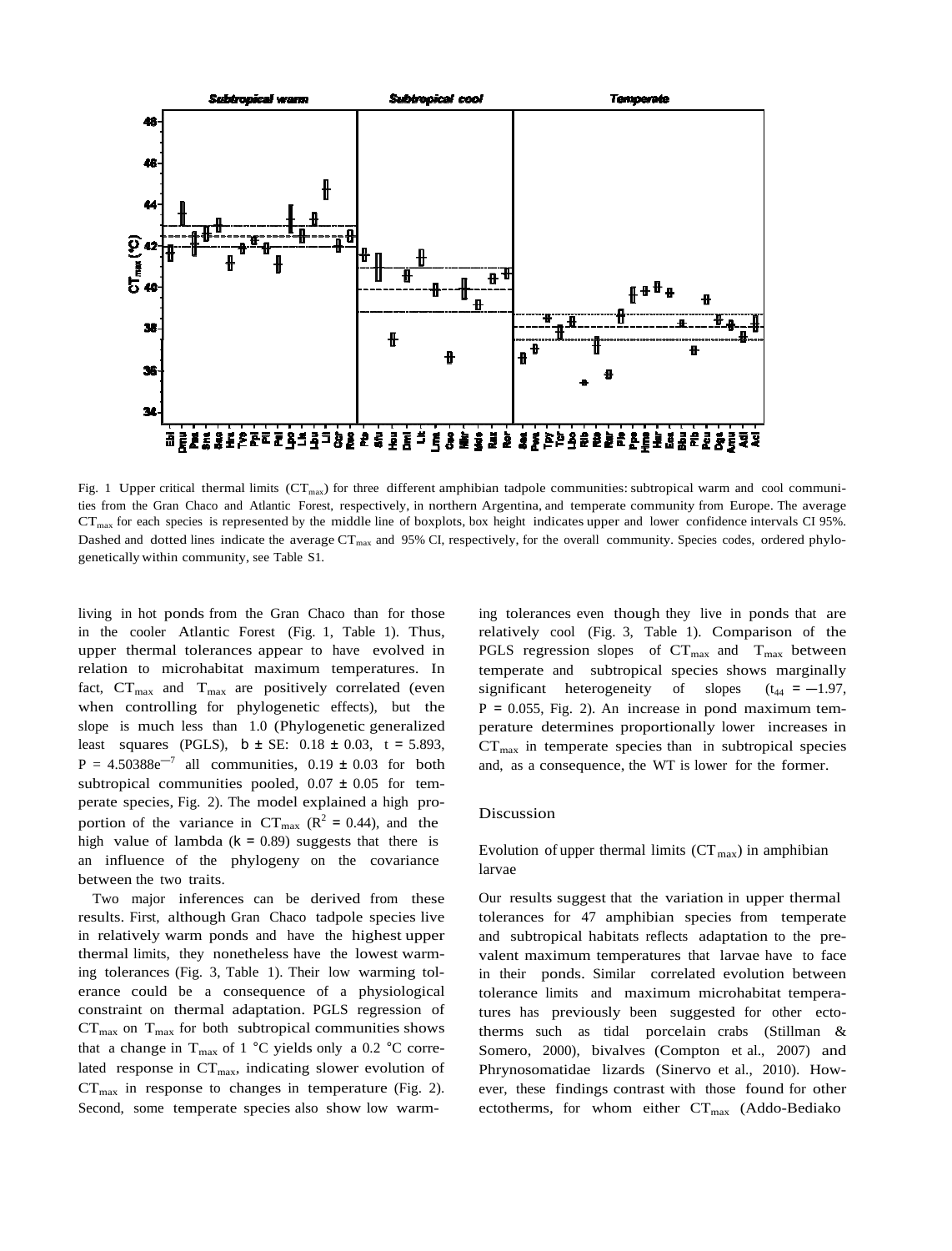

Fig. 2 Subtropical (upper line,  $CT_{\text{max}} = 34.93 + 0.19$   $T_{\text{max}}$ ,  $R^2 = 0.63$ ,  $t = 6.56$ ,  $P = 7.22e^{-7}$ ) and temperarate (lower line,  $CT_{\text{max}} = 35.51$  $+ 0.07$  T<sub>max</sub>, R<sup>2</sup> = 0.12; t = 1.57, P = 0.13) community regressions for upper critical thermal limits (CT<sub>max</sub>) and maximum pond temperatures  $(T_{\text{max}})$ . Species of two subtropical communities are represented in open (subtropical warm, Gran Chaco) and closed (subtropical cool, Atlantic Forest) triangles. Temperate species are represented in closed circles. The dashed line represents a lethal threshold ( $CT_{\text{max}} = T_{\text{max}}$ ), where warming tolerance is equal to zero. Proximity to this line allows estimation of the risk of death due to acute thermal stress for each species.



Fig. 3 Warming tolerance (WT) for different amphibian larvae communities. The average for each species is represented by the middle line of boxplots, box height indicates upper and lower confidence intervals CI 95%. Dashed and dotted lines indicate the average WT and 95% CI, respectively, for the overall community. Species codes, ordered phylogenetically within community, see Table S1.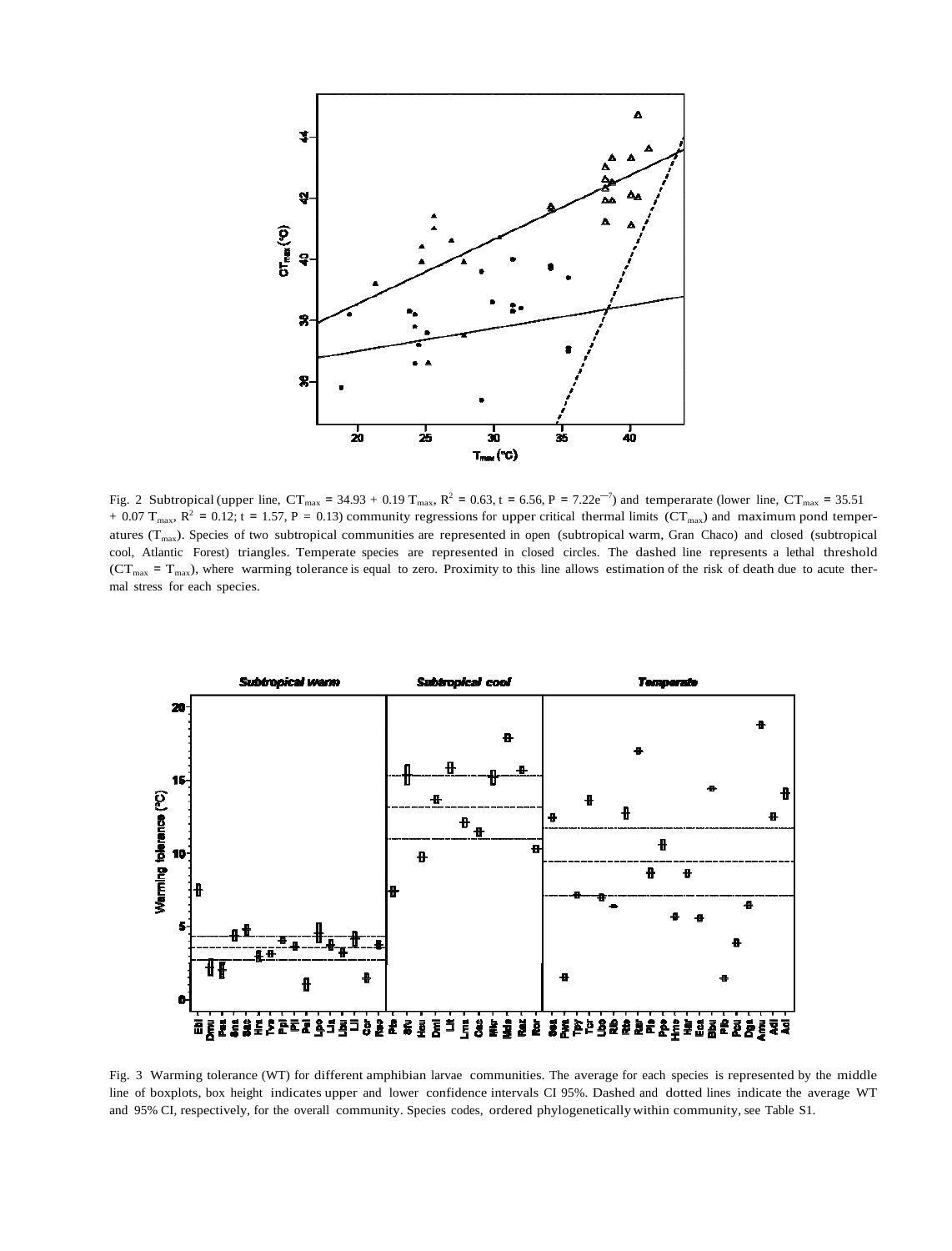et al., 2000; Huey et al., 2009; Sunday et al., 2011) or maximum body temperature (Feder & Lynch, 1982) did not exhibit a latitudinal trend, probably because maximum yearly air temperatures do not vary much with latitude (Addo-Bediako et al., 2000; Ghalambor et al., 2006) but see Sunday et al. (2011) for marine species.

Subtropical tadpoles from the Gran Chaco community, which are exposed to very hot ponds (see Table 1 and Table S2), have higher  $CT_{max}$  (phylogenetic ANOVA) than both cooler subtropical Atlantic Forest and temperate communities. Interestingly, the two distinct subtropical communities encompass about twice the range of upper physiological limits than temperate taxa, even though for the latter, we examined species from a wider latitudinal gradient (36–60°N, see Table S2). The broader range in  $CT_{\text{max}}$  for subtropical species is possibly due to the extremely high tolerances found in Chacoan warm-adapted species. Some of these species breed in sunlit ponds during summer, when pond temperatures can exceed 40 °C. Some can even tolerate experimental heat pulses up to 45 °C (Carroll, 1996). On the other hand, the lower upper thresholds of temperate species could be a consequence of lower  $CT_{min}$ in cold-tolerant temperate species (Snyder & Weathers, 1975; Ghalambor et al., 2006; based on data in Brattstrom, 1968). If there are physiological or genetic constraints involved in maintaining higher thermal tolerance limits, there may be a restraint in its evolution for cold-adapted species (Stillman & Somero, 2000; Hoffmann et al., 2002; Pörtner et al., 2006).

## Assessment of amphibian extinction risk in subtropical and temperate communities due to increased warming

Two main results lead us to conclude that our working hypothesis that tropical amphibians will face higher extinction risks from warming than temperate species is supported, but only in part. First, a striking distinction in warming risks exists between the two subtropical communities. On average, Gran Chaco pond  $T_{\text{max}}$ was higher than the one of the Atlantic Forest by 12.2 °C, whereas the difference in  $CT_{max}$  was only of 2.6 °C (see Table 1). Thus,  $CT_{max}$  in the Chacoan species may not have evolved fast enough to track the increment in  $T_{\text{max}}$  and, as a consequence, most of the examined Chacoan amphibians have narrow warming tolerances (less than 3 °C). This physiological constraint may limit thermal adaptation of warm-adapted organisms, such as larval amphibians and other ectotherms (Hochachka & Somero, 2002). In general, most warmadapted marine invertebrates and lizards live close to their thermal limits and hence may be threatened by further increases in temperature (Compton et al., 2007;

Sinervo et al., 2010; Somero, 2010). The low warming tolerance values of the Gran Chaco community may lead to an extreme risk of extinction both because they are well within the predicted increase in average air temperature and because the intensification of extremely hot summers in the area might well lead to pond maximal temperatures exceeding upper thermal limits (Burgos & Fuenzalida-Ponce, 1991; IPCC, 2007; Battisti & Naylor, 2009). Although pond temperature changes due to global warming have not been modelled, the temperature of unshaded ponds rises with an increase in air temperature (Kearney et al., 2009b).

Tadpole species from the cooler ponds and streams of the Atlantic Forest, on the contrary, have warming tolerances averaging 13.2 °C (see Table 1) and thus should be relatively safer from thermal stress episodes. Interestingly, this finding contrasts with the much higher impact predicted for other tropical forest ectotherms, such as lizards (Deutsch et al., 2008; Huey et al., 2009). However, even though forest tadpoles may be relatively less vulnerable to warming than are Chacoan ones, they may still be at risk since we have not considered the vulnerability of terrestrial adult frogs, which can be affected by warming-related decreases in air moisture and pathogen outbreaks (Pounds et al., 2006) or by habitat deforestation (Becker et al., 2007).

With regard to our second main conclusion, although many temperate species have high warming tolerances (Fig. 3), some Iberian species (Pelodytes ibericus, Pleurodeles waltl, Pelobates cultripes) that breed late in spring may expose their tadpoles to high temperatures. These temperate species have lower relative upper thermal tolerances than subtropical frogs because their increase in  $CT_{\text{max}}$  scales with a lower slope to  $T_{\text{max}}$ . The slower thermal adaptation in temperate species leads to small warming tolerances (<4 °C), similar in magnitude to those found for the Chacoan frogs. Another factor that may increase the vulnerability of temperate species is that, although they have on average larger warming tolerances than subtropical communities, the rate of warming is predicted to be faster in the temperate zone (IPCC, 2007). Therefore, having a large warming tolerance in the temperate zone may not help as much as it would if warming was uniform with latitude (Hoffmann, 2010).

A final concern is that our  $CT_{\text{max}}$  values may be overestimated as, under slower and more realistic heating rates than the ones we have used,  $CT_{max}$  values tend to be lower (Chown et al., 2009; Rezende et al., 2011; M. Tejedo, H. Duarte, M. Simon & M. Katzenberger, unpublished results). If this occurs in most of the species we analysed, then warming tolerances may in fact be even smaller than those shown here.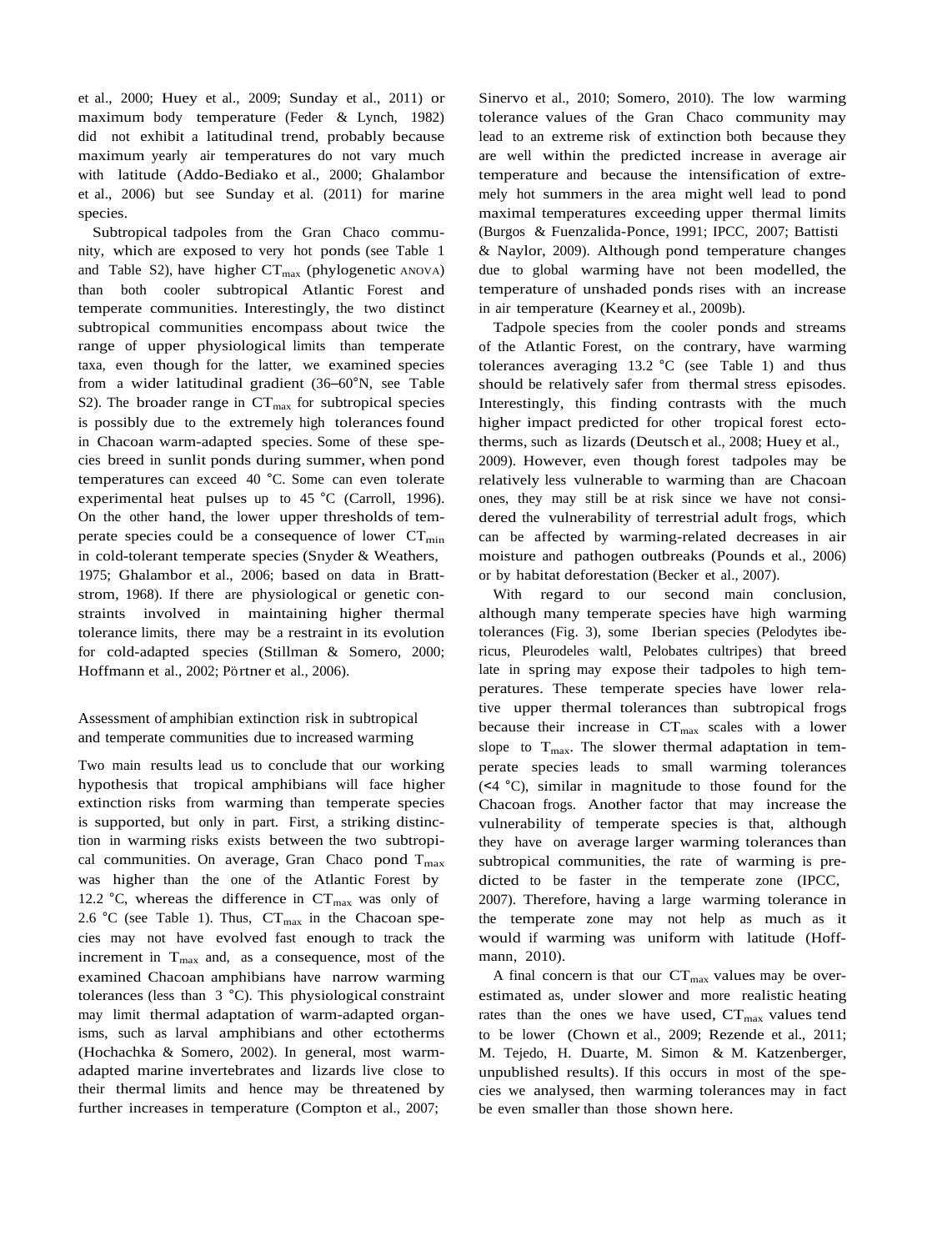#### Can larval amphibians take the heat?

The potentially important effect of peak temperatures on species with low warming tolerances could be partially mitigated by several compensatory responses such as acclimation (Floyd, 1983), thermoregulatory behaviour (Hutchison & Dupré, 1992), shifts in breeding phenology (Beebee, 1995; Bradshaw & Holzapfel, 2006) or evolutionary adaptive responses (Skelly et al., 2007). However, all of these reveal a limited capacity to change physiological upper tolerances in invertebrate ectotherms (Cavicchi et al., 1995; Stillman, 2003; Kellermann et al., 2009), and also in amphibians, with low acclimation scope, both along latitudinal and altitudinal gradients (Brattstrom, 1968; for adults; H. Duarte, M. Tejedo, M. Katzenberger, F. Marangoni, unpublished results, for larvae). Interestingly, coefficients of variation for  $CT_{\text{max}}$  were significantly larger for the subtropical warm Chaco community than for the temperate community (see Table 1), which may suggest a higher evolutionary potential for the former, considering that the observed phenotypic variance reflects a significant additive component (Houle, 1992).

#### Conclusions

Determining the communities and species most vulnerable to climate warming is a challenging but important task (Sinervo et al., 2010; Somero, 2010). Our results suggest that the highly endemic amphibians from the Gran Chaco, as well as some low thermo tolerant temperate species, are in jeopardy because their upper critical temperatures are only slightly above the maximum pond temperatures they currently experience. We must bear in mind that our approach deals with acute thermal stress, yet long-term chronic effects due to diminished physiological, developmental or behavioural performance at elevated temperatures may even result in a greater impact on amphibian populations. Our findings call attention to the importance of estimating whether peaks of high temperature influence larval survival, especially in species having small warming tolerances. It has also been highlighted that estimating micro-habitat climatic variables is essential for a correct risk assessment of global warming. Overgeneralization of the analysis for a biome or climatic zone can lead to erroneous and misleading results such as the divergent warming tolerances between both subtropical communities found in this study. Finally, further research should assess warming tolerances in other tropical and temperate amphibian communities, and should evaluate whether alternative physiological, microevolutionary or behavioural responses may mitigate the impact of climate warming on amphibians.

#### Acknowledegments

For their help during the field work and logistic support, special thanks to J.L. Acosta, R. Cajade, M. Duré, A.I. Kehr, J.J. Neiff, N. Oromí, R. Reques and E. Shaefer at the CECOAL-CONICET, UNNE and FCEQyN-UNaM//CONICET (Argentina); D. Álvarez, M. Benítez, J. Bosch, M. Chirosa, D. Donaire, A.G. Nicieza and R. Reques (Spain); A. Laurila, G. Orizaola and B. Rogell (EBC, Uppsala University, Sweden). Special thanks to Z.P. Sousa do Amaral for introducing in the analysis of  $CT<sub>max</sub>$  in larval amphibians, and E. Martín-Lorente for designing and building all thermal devices. Raymond B. Huey, Carlos A. Navas, Jason Rohr, David B. Wake and four anonymous reviewers for their comments on earlier versions of the manuscript. All species were sampled and analysed with the permission of the Ministerio de Ecología de la provincia de Misiones (Argentina), Consejería de Medio Ambiente, Junta de Andalucía, Consejería de Medio Ambiente del Principado de Asturias, (Spain), Länsstyrelsen Uppsala Län (Uppsala County, Sweden). This project has been funded by Agencia Españ ola de Cooperación y Desarrollo (AECID) and by the grant CGL2009-12767-C02-02 from the Ministerio de Ciencia e Innovación to MT and CGL2008-04814-C02-02 to JFB. ARB was supported by a Spanish Ministry of Education and Culture postdoctoral grant (MEC2007-0944). AGV was funded by a Juan de la Cierva postdoctoral fellowship from the Spanish Ministerio de Ciencia e Innovación.

## References

- Addo-Bediako A, Chown SL, Gaston KJ (2000) Thermal tolerance, climatic variability and latitude. Proceedings of the Royal Society B, 267, 739–745.
- Battisti DS, Naylor RL (2009) Historical warnings of future food security with unprecedented seasonal heat. Science, 323, 240–244.
- Becker CG, Fonseca CR, Haddad CFB, Batista RF, Prado PI (2007) Habitat split and the global decline of amphibians. Science, 318, 1775–1777.
- Beebee TJC (1995) Amphibian breeding and climate. Nature, 374, 219–220.
- Bernardo J, Spotila JR (2006) Physiological constraints on organismal response to global warming: Mechanistic insights from clinally varying populations and implications for assessing endangerment. Biology Letters, 2, 135–139.
- Berven KA (1990) Factors affecting population fluctuations in larval and adult stages of the wood frog (Rana sylvatica). Ecology, 71, 1599–1608.
- Bradshaw WE, Holzapfel CM (2006) Evolutionary response to rapid climate change. Science, 312, 1477–1478.
- Brattstrom BH (1968) Thermal acclimation in anuran amphibians as a function of latitude and altitude. Comparative Biochemistry and Physiology, 24, 93–111.
- Bromham L (2009) Why do species vary in their rate of molecular evolution? Biology Letters, 5, 401–404.
- Burgos JJ, Fuenzalida-Ponce H (1991) Climate change predictions for South America. Climatic Change, 18, 223–239.
- Carey C, Alexander MA (2003) Climate change and amphibian declines: is there a link? Diversity and Distributions, 9, 111–121.
- Carroll EJ Jr (1996) Thermal tolerance and heat shock protein synthesis during development in the anuran Lepidobatrachus laevis. Development, Growth & Differentiation, 38, 9–14.
- Cavicchi S, Guerra D, La Torre V, Huey RB (1995) Chromosomal analysis of heatshock tolerance in Drosophila melanogaster evolving at different temperatures in the laboratory. Evolution, 49, 676–684.
- Chown SL, Jumbam KR, Sørensen JG, Terblanche JS (2009) Phenotypic variance, plasticity and heritability estimates of critical thermal limits depend on methodological context. Functional Ecology, 23, 133–140.
- Clarke A, Gaston KJ (2006) Climate, energy and diversity. Proceedings of the Royal Society B, 273, 2257–2266.
- Collins JP, Crump ML (2009) Extinction in Our Times. Global Amphibian Decline. Oxford University Press, Oxford.
- Compton TJ, Rijkenberg MJA, Drent J, Piersma T (2007) Thermal tolerance ranges and climate variability: a comparison between bivalves from differing climates. Journal of Experimental Marine Biology and Ecology, 352, 200–211.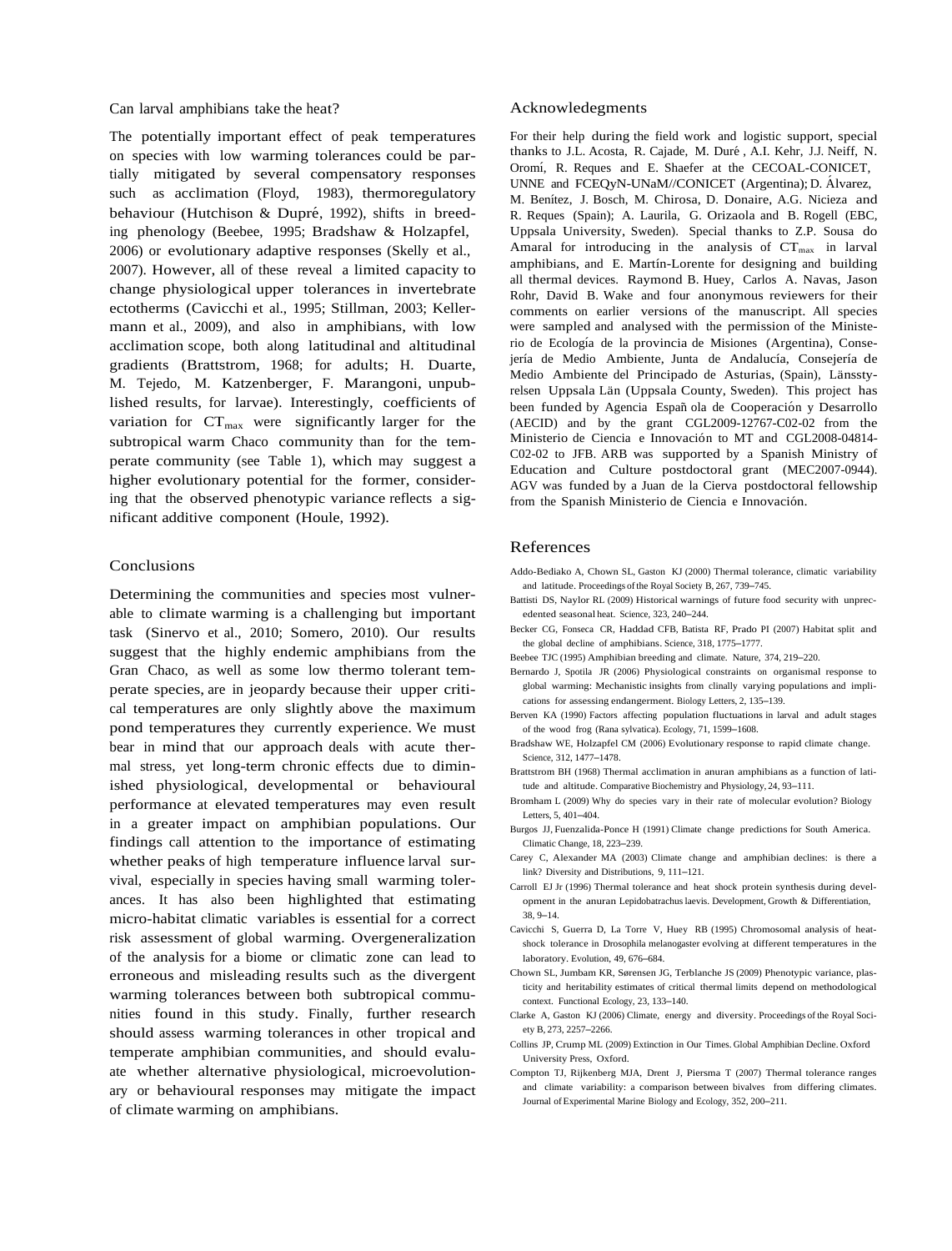- Cowles RB, Bogert CM (1944) A preliminary study of the thermal requirements of desert reptiles. Bulletin of the American Museum of Natural History, 83, 261–296.
- Deutsch CA, Tewksbury JJ, Huey RB, Sheldon KS, Ghalambor CK, Haak DC, Martin PR (2008) Impacts of climate warming on terrestrial ectotherms across latitude. Proceedings of the National Academy of Sciences of United States of America, 105, 6668–6672.
- Dillon ME, Wang G, Huey RB (2010) Global metabolic impacts of recent climate warming. Nature, 467, 704–707.
- Feder ME, Lynch JF (1982) Effects of latitude, season, elevation, and microhabitat on field body temperatures of neotropical and temperate zone salamanders. Ecology, 63, 1657–1664.
- Felsenstein J (1985) Phylogenies and the comparative method. The American Naturalist, 125, 1–15.
- Floyd RB (1983) Ontogenetic change in the temperature tolerance of larval Bufo marinus (Anura: Bufonidae). Comparative Biochemistry and Physiology, 75A, 267–271.
- Freckleton RP, Harvey PH, Pagel M (2002) Phylogenetic analysis and comparative data: a test and review of evidence. The American Naturalist, 160, 712–726.
- Frost DR, Grant T, Faivovich J et al. (2006) The amphibian tree of life. Bulletin of the American Museum of Natural History, 297, 1–371.
- Garland TJ, Harvey PH, Ives AR (1992) Procedures for the analysis of comparative data using phylogenetically independent contrasts. Systematic Biology, 41, 18–32.
- Ghalambor CK, Huey RB, Martin PR, Tewksbury JJ, Wang G (2006) Are mountain passes higher in the tropics? Janzen's hypothesis revisited. Integrative and Comparative Biology, 46, 5–17.
- Gosner KL (1960) A simplified table for staging anuran embryos and larvae with notes on identification. Herpetologica, 16, 183–190.
- Harmon L, Weir J, Brock C, Glor R, Challenger W, Hunt G (2009) Geiger: Analysis of Evolutionary Diversification. R package version 1.3-1. Available at: [http://CRAN.](http://cran/)  R-project.org/package=geige (accessed 22 August 2011).
- Harvey PH, Pagel MD (1991) The Comparative Method in Evolutionary Biology. Oxford University Press, Oxford.
- Hayes TB, Falso P, Gallipeau S, Stice M (2010) The cause of global amphibian declines: a developmental endocrinologist's perspective. Journal of Experimental Biology, 213, 921–933.
- Helmuth B, Broitman BR, Yamane L, Gilman SE, Mach K, Mislan KAS, Denny MW (2010) Organismal climatology: analyzing environmental variability at scales relevant to physiological stress. Journal of Experimental Biology, 213, 995–1003.
- Hochachka PW, Somero GN (2002) Biochemical Adaptation: Mechanism and Process in Physiological Evolution. Oxford University Press, Oxford.
- Hoffmann AA (2010) Physiological climatic limits in Drosophila: patterns and implications. Journal of Experimental Biology, 213, 870–880.
- Hoffmann M, Hilton-Taylor C, Angulo A et al. (2010) The impact of conservation on the status of the world's vertebrates. Science, 330, 1503–1509.
- Hoffmann AA, Anderson A, Hallas R (2002) Opposing clines for high and low temperature resistance in Drosophila melanogaster. Ecology Letters, 5, 614–618.
- Hoppe DM (1978) Thermal tolerance in tadpoles of the chorus frog Pseudacris triseriata. Herpetologica, 34, 318–321.
- Houle D (1992) Comparing evolvability and variability of quantitative traits. Genetics, 130, 195–204.
- Huey RB, Deutsch CA, Tewksbury JJ, Vitt LJ, Hertz PE, Álvarez Pérez HJ, Garland T Jr (2009) Why tropical forest lizards are vulnerable to climate warming. Proceedings of the Royal Society B, 276, 1939–1948.
- Hutchison VH (1961) Critical thermal maxima in salamanders. Physiological Zoology, 34, 92–125.
- Hutchison VH, Dupré RK (1992) Thermoregulation. In: Environmental Physiology of the Amphibians (eds Feder ME, Burggren WM), pp. 206–249. The University of Chicago Press, Chicago.
- IPCC (2007) Climate Change 2007. The Physical Science Basis. Contribution of Working Group 1 to the Fourth Assessment Report of the Intergovernmental Panel on Climate Change. Cambridge University Press, Cambridge, UK and New York, NY, USA.
- Ives AR, Midford PE, Garland T Jr (2007) Within-species variation and measurement error in phylogenetic comparative methods. Systematic Biology, 56, 252–270.
- Kearney M, Shine R, Porter WP (2009a) The potential for behavioural thermoregulation to buffer 'cold-blooded' animals against climate warming. Proceedings of the National Academy of Sciences of United States of America, 106, 3835–3840.
- Kearney M, Porter WP, Williams C, Ritchie S, Hoffmann AA (2009b) Integrating biophysical models and evolutionary theory to predict climatic impacts on species' ranges: the dengue mosquito Aedes aegypti in Australia. Functional Ecology, 23, 528– 538.
- Kellermann V, van Heerwaarden B, Sgrò C, Hoffmann AA (2009) Fundamental evolutionary limits in ecological traits drive Drosophila species distributions. Science, 325, 1244–1246.
- Lutterschmidt WI, Hutchison VH (1997) The critical thermal maximum: history and critique. Canadian Journal of Zoology, 75, 1561–1574.
- Mahoney JJ, Hutchison VH (1969) Photoperiod acclimation and 24-h variations in the critical thermal maxima of a tropical and a temperate frog. Oecologia, 2, 143–161.
- McMenamin SK, Hadly EA, Wright CK (2008) Climatic change and wetland desiccation cause amphibian decline in Yellowstone National Park. Proceedings of the National Academy of Sciences of United States of America, 105, 16988–16993.
- Navas CA (1997) Thermal extremes at high elevations in the Andes: physiological ecology of frogs. Journal of Thermal Biology, 22, 467–477.
- Navas CA, Gomes FR, Carvalho JE (2008) Thermal relationships and exercise physiology in anuran amphibians: integration and evolutionary implications. Comparative Biochemistry and Physiology A, 151, 344–362.
- Newman RA (1989) Developmental plasticity of Scaphiopus couchii tadpoles in an unpredictable environment. Ecology, 70, 1775–1787.
- Orme D, Freckleton R, Thomas G, Petzoldt T, Fritz S (2009) CAIC: Comparative Analyses using Independent Contrasts. R package version 1.0.4-94/r94. Available at: [http://R-Forge.R-project.org/projects/caic/](http://r-forge.r-project.org/projects/caic/) (accessed 31 January 2008).
- Parmesan C (2006) Ecological and evolutionary responses to recent climate change. Annual Review of Ecology and Systematics, 37, 637–669.
- Pörtner HO, Knust R (2007) Climate change affects marine fishes through the oxygen limitation of thermal tolerance. Science, 315, 95–97.
- Pörtner HO, Bennett AF, Bozinovic F et al. (2006) Trade-offs in thermal adaptation: the need for a molecular to ecological integration. Physiological and Biochemical Zoology, 79, 95–313.
- Pounds LA, Bustamante MR, Coloma LA et al. (2006) Widespread amphibian extinctions from epidemic disease driven by global warming. Nature, 439, 161–167.
- R Development core team (2009) R: A Language and Environment for Statistical Computing. R Foundation for statistical computing, Vienna, Austria. ISBN 3-900051-07-0. Available at: [http://www.R-project.org](http://www.r-project.org/) (accessed 24 August 2009).
- Rezende EL, Tejedo M, Santos M (2011) Estimating the adaptive potential of critical thermal limits: methodological problems and evolutionary implications. Functional Ecology, 25, 111–121.
- Root TL, Price JT, Hall KR, Schneider SH, Rosenzweig C, Pounds JL (2003) Fingerprints of global warming on wild animals and plants. Nature, 421, 37–42.
- Schwenk K, Padilla DK, Bakken GS, Full RJ (2009) Grand challenges in organismal biology. Integrative and Comparative Biology, 49, 7–14.
- Semlitsch RD, Scott DE, Pechmann JHK (1996) Structure and dynamics of an amphibian community: evidence from a 16-year study of a natural pond. In: Long-Term Studies of Vertebrate Communities (eds Cody ML, Smallwood JA), pp. 217–248. Academic Press, San Diego.
- Sherman E (1980) Ontogenetic change in thermal tolerance of the toad Bufo woodhousei fowleri. Comparative Biochemistry and Physiology, 65A, 227–230.
- Sinervo B, Méndez de la Cruz F, Miles DB et al. (2010) Erosion of lizard diversity by climate change and altered thermal niches. Science, 328, 894–899.
- Skelly DK, Joseph LN, Possingham HP, Kealoha Freidenburg L, Farrugia TJ, Kinnison MT, Hendry AP (2007) Evolutionary responses to climate change. Conservation Biology, 21, 1353–1355.
- Snyder GK, Weathers WW (1975) Temperature adaptations in amphibians. The American Naturalist, 109, 93–101.
- Somero GN (2002) Thermal physiology and vertical zonation of intertidal animals: optima, limits and cost of living. Integrative and Comparative Biology, 42, 780–789.
- Somero GN (2005) Linking biogeography to physiology: evolutionary and acclimatory adjustments of thermal limits. Frontiers in Zoology, 2, 1.
- Somero GN (2010) The physiology of climate change: how potentials for acclimatization and genetic adaptation will determine 'winners' and 'losers'. Journal of Experimental Biology, 213, 912–920.
- Stillman JH (2003) Acclimation capacity underlies susceptibility to climate change. Science, 301, 65.
- Stillman JH, Somero GN (2000) A comparative analysis of the upper thermal tolerance limits of eastern Pacific porcelain crabs, genus Petrolisthes: influences of latitude, vertical zonation, acclimation and phylogeny. Physiological and Biochemical Zoology, 73, 200–208.
- Sunday JM, Bates AE, Dulvy NK (2011) Global analysis of thermal tolerance and latitude in ectotherms. Proceedings of the Royal Society B, 278, 1823–1830.
- Swofford DL (2003) PAUP\*. Phylogenetic Analysis Using Parsimony (\*and Other Methods). Version 4.0a110 for Macintosh. Sinauer Associates, Sunderland, Massachusetts.
- Terblanche JS, Deere JA, Clusella Trullas S, Janion C, Chown SL (2007) Critical thermal limits depend on methodological context. Proceedings of the Royal Society B, 274, 2935–2942.
- Tewksbury JJ, Huey RB, Deutsch CA (2008) Putting the heat on tropical animals. Science, 320, 1296–1297.